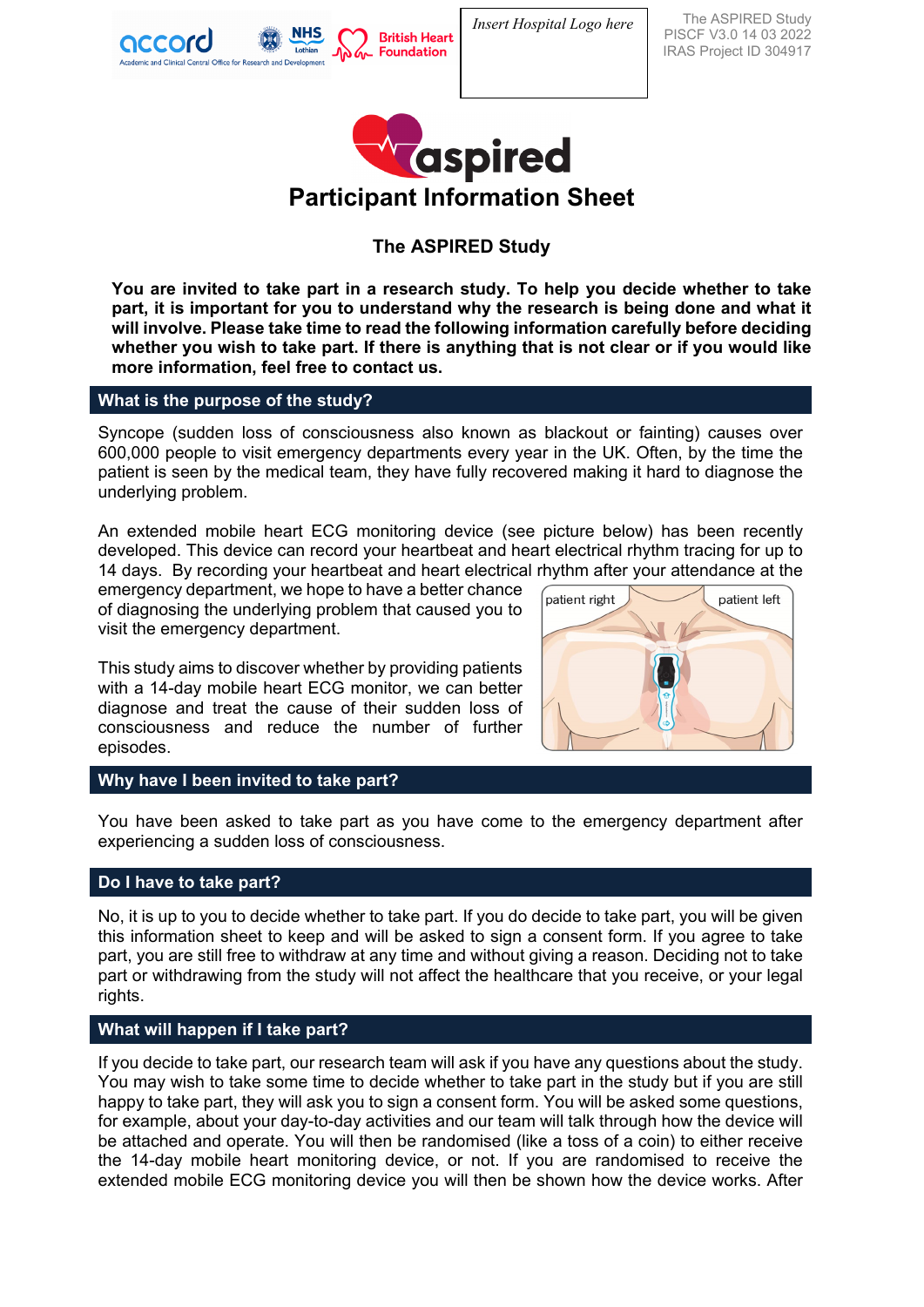

wearing the device for 14 days, you will return it to the device manufacturer in a pre-paid envelope for interpretation. The results will be discussed with you during a future hospital appointment.

If you do wish to take some time to decide whether to take part in the study and have returned home or have been offered the opportunity to participate in the study after your hospital stay, you will be contacted by a member of the study team. If you are randomised to receive the extended mobile ECG monitoring device, you can either re-attend the hospital (travel expenses will be paid) for it to be fitted or it can be sent out to you and our study team will contact you to help you fit it yourself.

Half of people who are randomised will not receive the 14-day mobile heart ECG monitor and will be investigated as normal, which may include the use of a standard heart monitor. This will allow us to clearly see what the difference in diagnosis and treatment is for the two patient groups. Whether you are randomised to receive the heart monitor or not, the rest of your clinical care today will not change.

Once a month for 2 years, we will contact you either by text, email, or phone call (whichever you prefer) to complete a very brief questionnaire comprising of two questions; you will be asked whether you have had any further episodes of sudden loss of consciousness, and the number of visits to your GP for any reason (but we won't be asking what these visits were for). You will also be asked to complete a quality-of-life questionnaire today and in one and two years asking how you are feeling, and about your day-to-day activities. Finally in one years' time you will be asked to complete a satisfaction questionnaire. A member of your local research team will also collect information relating to the research from your hospital records over the two years of your participation.

When you are taking part in this study, your data will be stored securely and in alignment with the General Data Protection Regulations and confidentially agreements. Your data will be viewed by permitted colleagues only from your local hospital team, Edinburgh Clinical Trials Unit and individuals from the trial sponsor and regulated authorities. We will seek permission from you for your local study team to hold your identifiable data for up to 15 years before it is destroyed. This is in case we wish to contact you in future to invite you to take part in future ethically approved studies looking at your health in 5-15 years from now. This is optional. If you do not wish to consent to this, your participation in this study is not affected.

| Today                                   | <b>Monthly</b>                                                                |
|-----------------------------------------|-------------------------------------------------------------------------------|
| <b>All Participants:</b>                | <b>All Participants:</b>                                                      |
| Sign a Consent Form                     | Complete a monthly questionnaire by text,<br>email, or phone call for 2 years |
| Complete a Questionnaire                |                                                                               |
|                                         | Complete a yearly questionnaire by post or                                    |
| Half (50%) of Participants:             | email for 2 years                                                             |
| Receive the mobile ECG heart monitoring |                                                                               |
| to wear continuously for 14 days        |                                                                               |

#### **What are the possible benefits of taking part?**

If you are randomised to test the 14-day mobile heart ECG monitor, there is the possibility that we may find a heart-related problem that may not have been detected otherwise. This information will be shared with your clinical team to arrange appropriate further tests and treatments as necessary. Otherwise, there are no direct benefits to you taking part in this study, but the results from this study might help to improve the healthcare of patients in the future.

#### **What are the possible disadvantages of taking part?**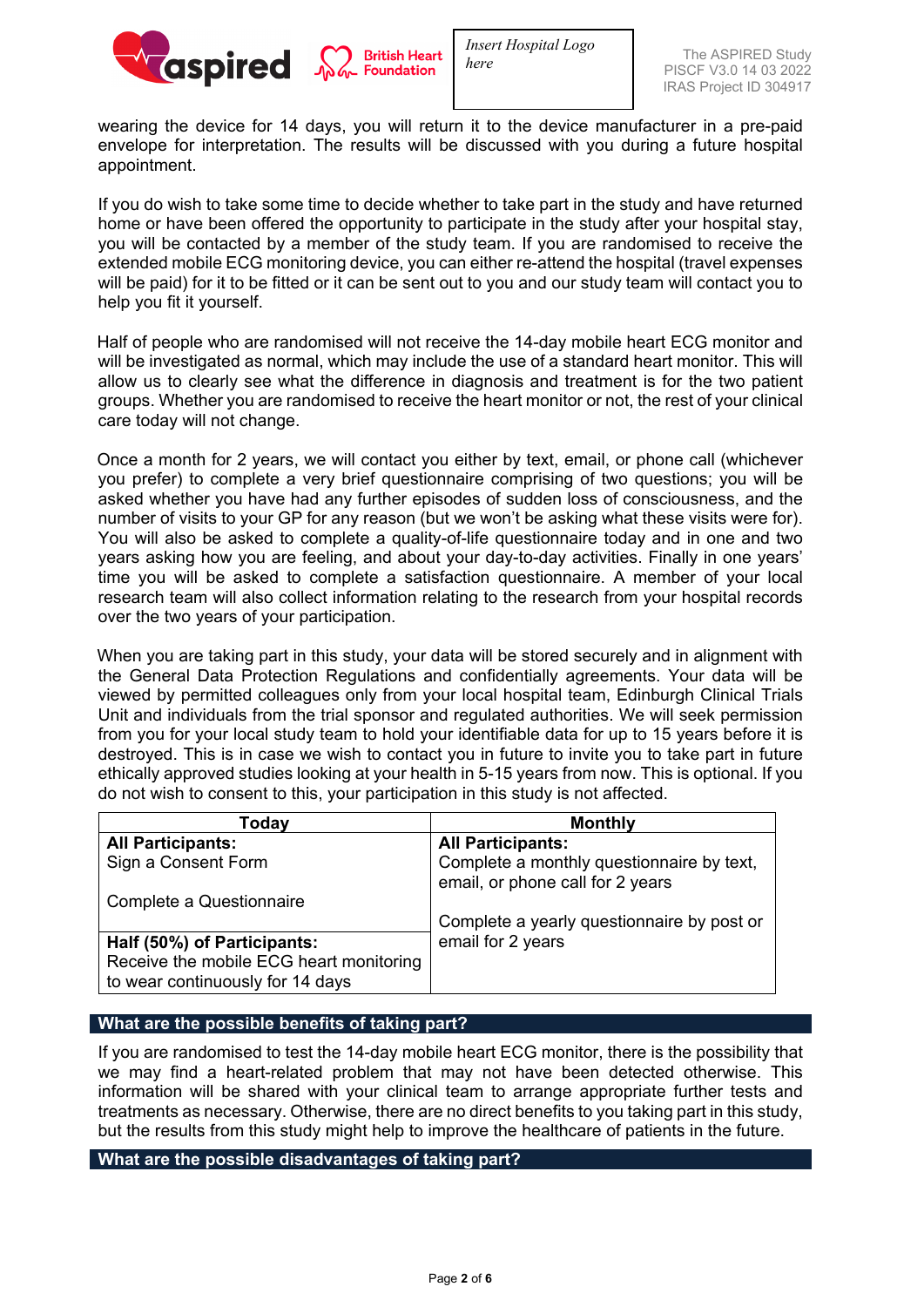

If you are randomised to wear the heart monitor, you will be required to either fit it yourself at home or be fitted with it in the hospital, which will take around 15 minutes. We would ask you to continuously wear the device for up to 14 days from today. It is the size of a watch face, is non-invasive, water-resistant and is discreet to wear. It continuously monitors the heart for up to 14 days including during sleep, in the shower, and during moderate exercise. It does not impact on activities of everyday life such as showering, swimming and other exercise, or your choice of clothes especially in warmer weather, as it sits comfortably underneath these. In the event of you having a sudden loss of consciousness/blackout or fainting whilst wearing the heart monitor you will be required to press the button on the heart monitor after the episode. You will also be required to complete a paper symptom diary to record when one of the episodes occurred. It is possible that the monitor may reveal an incidental health problem that you or your doctor is unaware of. In this situation you would then be seen in a hospital clinic by a specialist doctor who will arrange appropriate further tests and treatments as necessary. All participants are required to complete a monthly questionnaire over the phone/text/email once a month for 2 years. This questionnaire is likely to take no longer than three minutes to complete every month.

#### **What if there are any problems?**

If you have a concern about any aspect of this study, please contact **[insert local PI name and** contact details] who will do their best to answer your questions.

In the unlikely event that something goes wrong, and you are harmed during the research and this is due to someone's negligence then you may have grounds for a legal action for compensation against [NHS locality] but you may have to pay your legal costs. The normal National Health Service complaints mechanisms will still be available to you (if appropriate). **What will happen if I don't want to carry on with the study**

You are free to withdraw from the trial at any time. The reasons you give for this will be recorded, but you do not need to give a reason if you do not wish to do so. Data collected up until that point may still be used to inform the study unless you specifically ask for that data not to be used.

#### **What happens when the study is finished?**

When the study is finished, anonymised data will be stored by the Edinburgh Clinical Trials Unit (ECTU). No identifiable data will be passed to the device manufacturer who will only have details of your study number. All study documentation will be kept for a minimum of 3 years. Anonymised data may be used in future studies which have relevant permissions in place. You will be asked if you agree for identifiable data to be stored by your local study team for up to 15 years in order that it may be used for future ethically approved studies. This is in case we wish to contact you in future to take part in future ethically approved studies looking at your health in 5-15 years from now. You can opt out of this without affecting your trial participation.

#### **Will my taking part be kept confidential?**

All the information we collect during the course of the research will be kept confidential and there are strict laws which safeguard your privacy at every stage.

We will use a third party text message provider to send your 4 weekly text message. This provider has been approved for us to use by the study Sponsor and NHS Lothian Information Governance. To protect your personal information when we contact you 4 weekly by text message we will not use your name and ask that you do not send personal details in response to this text mesage.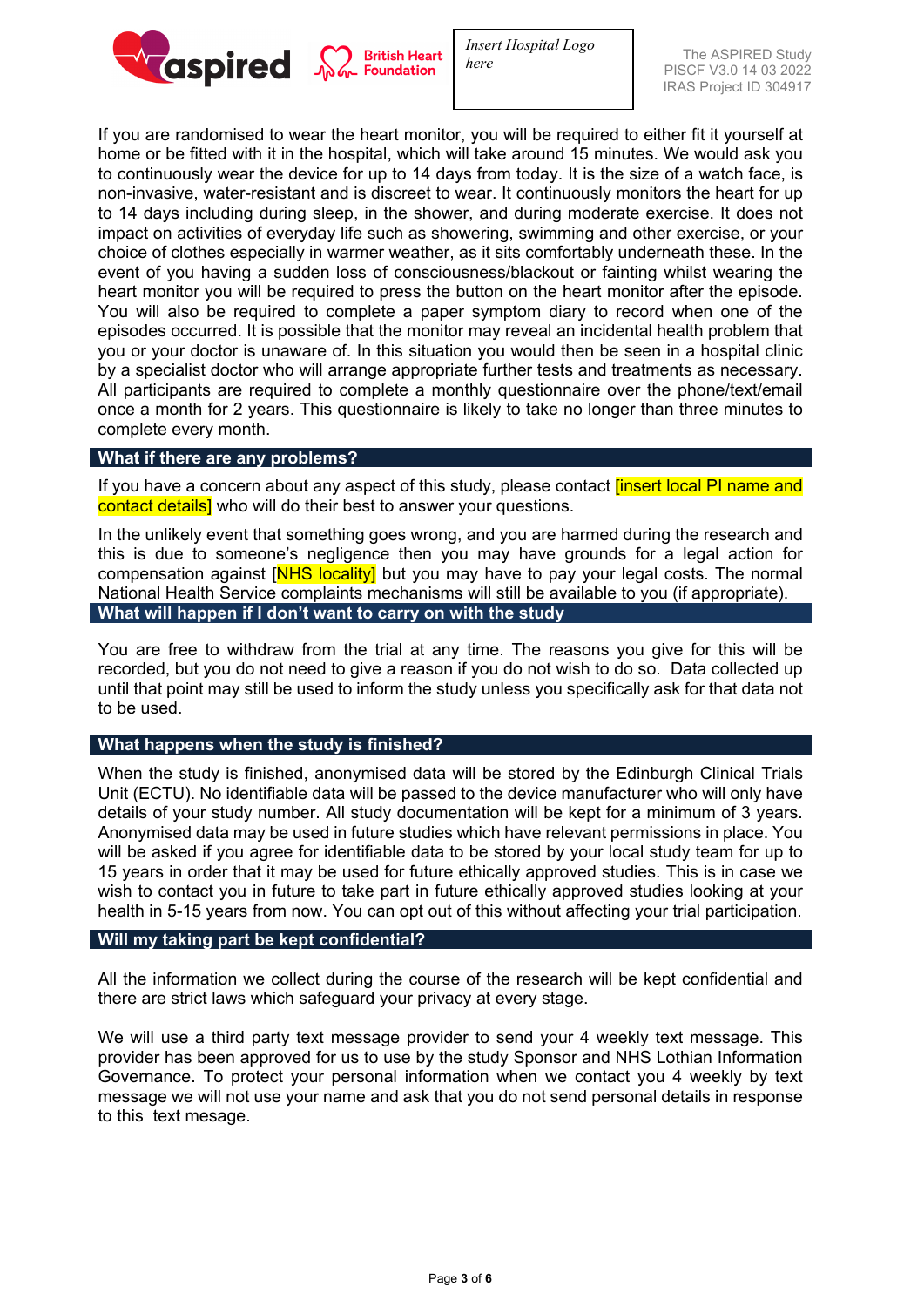

If there is a problem with your personal phone/device used to access the study questionnaire, the study Sponsor and NHS Lothian are not responsible for rectifying the issue or any resulting data loss.

# **How will we use information about you?**

We will need to use information from you and from your medical records for this research project.

This information will include your:

- Hospital number, NHS number, Health and Care number, or Community Health Index (CHI) number (patients in Scotland only). The Community Health Index (CHI) is a population register, which is used in Scotland for health care purposes. The CHI number uniquely identifies a person on the index.
- Name
- Contact details address, telephone number and email address
- GP details to let your GP know that you are taking part in the study.

People will use this information to do the research or to check your records to make sure that the research is being done properly.

People who do not need to know who you are will not be able to see your name or contact details. Your data will have a code number instead.

We will keep all information about you safe and secure.

Once we have finished the study, we will keep some of the data so we can check the results. We will write our reports in a way that no-one can work out that you took part in the study.

#### **What are your choices about how your information is used?**

You can stop being part of the study at any time, without giving a reason, but we will keep information about you that we already have.

If you choose to stop taking part in the study, we would like to continue collecting information about your health from central NHS records and your hospital. If you do not want this to happen, tell us and we will stop.

We need to manage your records in specific ways for the research to be reliable. This means that we won't be able to let you see or change the data we hold about you.

If you agree to take part in this study, you will have the option to take part in future research using your data saved from this study.

#### **Where can you find out more about how your information is used?**

You can find out more about how we use your information

- at [www.hra.nhs.uk/information-about-patients/](https://www.hra.nhs.uk/information-about-patients/)
- our leaflet available from [**[www.hra.nhs.uk/patientdataandresearch](http://www.hra.nhs.uk/patientdataandresearch)**
- by asking one of the research team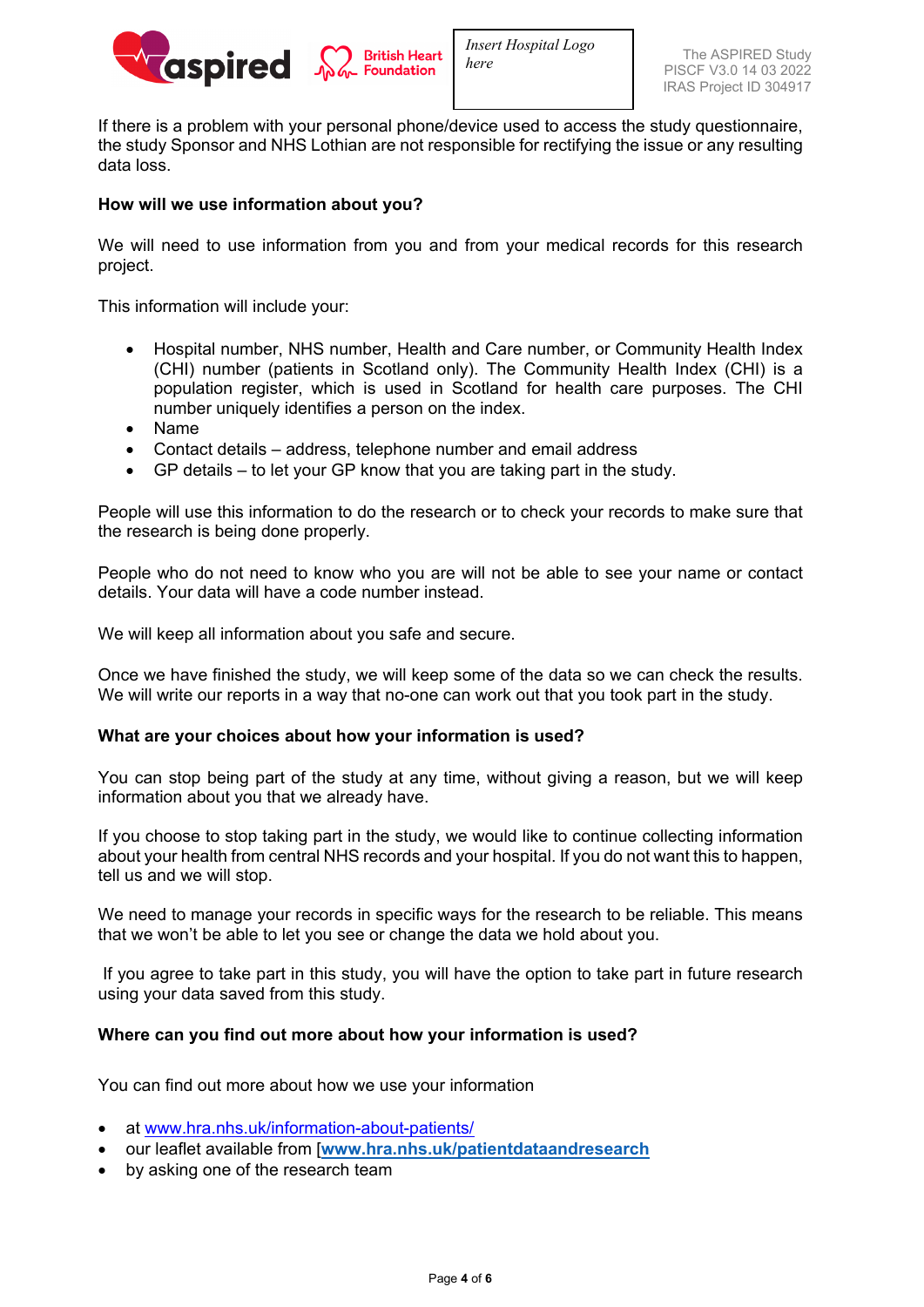

- by contacting the Data Protection Officer at either
	- $\triangleright$  University of Edinburgh. Email: [dpo@ed.ac.uk](mailto:dpo@ed.ac.uk) or call 0131 651 4114
	- ▶ NHS Lothian: [Lothian.DPO@nhs.net](mailto:Lothian.DPO@nhs.net) or call 0131 465 5444

## **What will happen to the results of the study?**

This study will be written up as a publication for a medical journal and the team will aim to present the findings at relevant conferences. You will not be identifiable from any published results.

If you wish to see a copy of the results of the study you can email **[contact details]**. These will not be available until after the study has been completed.

## **Who is organising and funding the research?**

This study has been organised by the University of Edinburgh and NHS Lothian and is funded by the British Heart Foundation.

#### **Who has reviewed the study?**

The study proposal has been reviewed by a team of patient representatives who have had personal experience of this condition.

All research in the NHS is looked at by an independent group of people called a Research Ethics Committee. A favourable ethical opinion has been obtained from [*insert REC name]*. NHS Management Approval has also been given.

#### **Researcher Contact Details**

If you have any further questions about the study please contact the local research team on [contact details].

#### **Independent Contact Details**

If you would like to discuss this study with someone independent of the study, please contact Professor Alasdair Gray (NHS Lothian) at **emerge@nhslothian.scot.nhs.uk.** 

#### **Complaints**

If you wish to make a complaint about the study, please contact: [insert contact details]